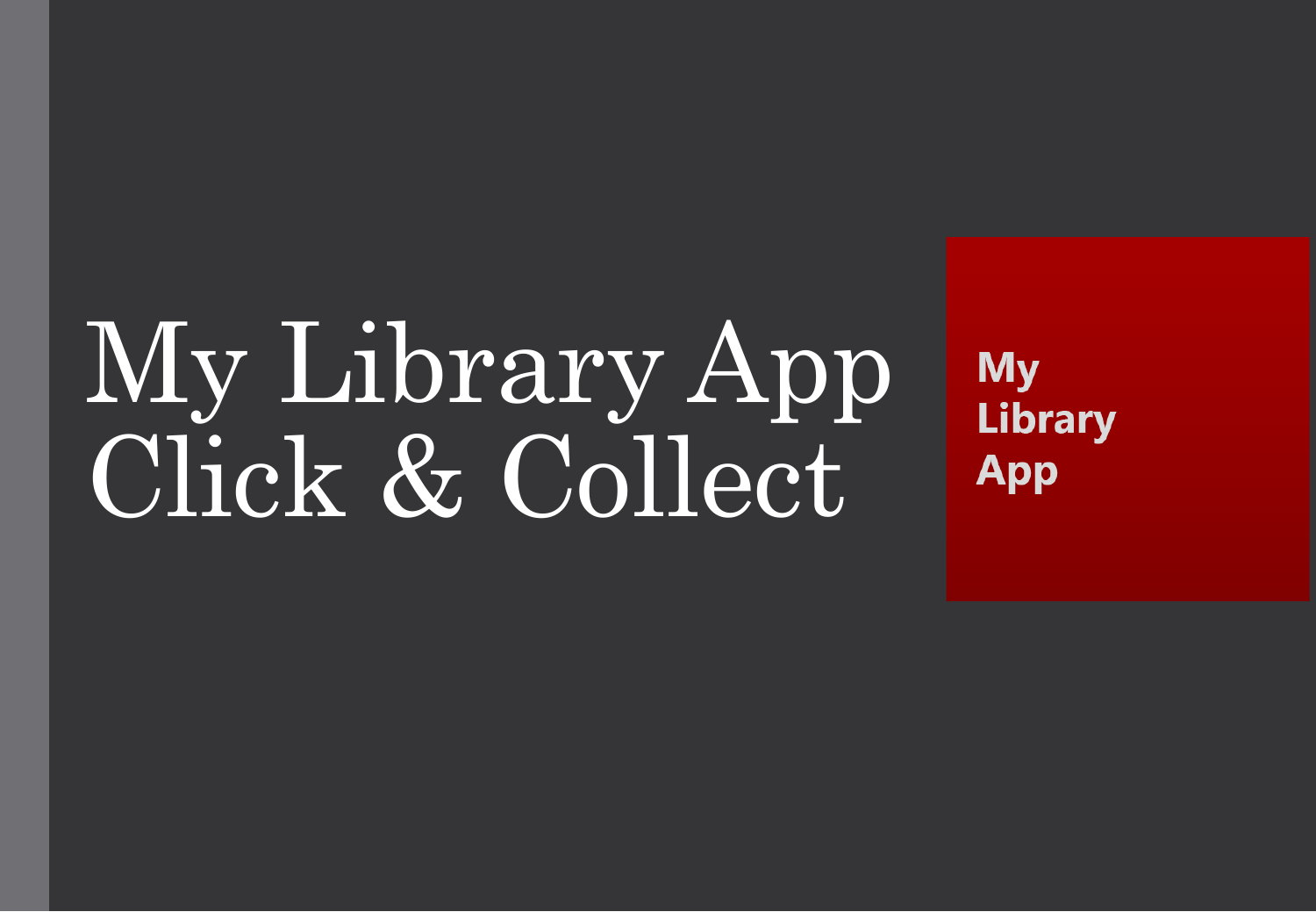## Click & Collect is now available for you to tell us when you will collect your reserved items

 $||$  EE 4G

de **a** back of a has a copy

nore

**Ivenient** for you

loks & listen to

≡

Preferences

Language

 $13:21$ 

**WELCOME** Sign In

 $\bullet$  80%

 $en-GB$ 

| EE 중<br>My<br><b>Library</b><br><b>App</b> | 11:56<br><b>10 86%</b> ■                                                                               |
|--------------------------------------------|--------------------------------------------------------------------------------------------------------|
|                                            | Search                                                                                                 |
|                                            | <b>Scan ISBN Barcode</b><br>Scan the barcode on the back of a<br>book to see if the library has a copy |
|                                            | <b>Nearest Libraries</b><br>Find a library branch convenient for you                                   |
|                                            | My Account<br>Manage loans, holds & more                                                               |
|                                            | eBooks & eAudio<br>Download and read eBooks & listen to<br>eAudiobooks                                 |
|                                            |                                                                                                        |
|                                            | Download the My<br>Library App available<br>from tho Ann Ctoro                                         |

from the App Store or Then 'Sign In' Theorem 2012 Theorem 2012 Google Play



Sign in by selecting





Sign in with your Download the My  $\sum_{\text{sign in by selecting}}$  Sign in by selecting  $\sum_{\text{sign in } \mathcal{N}}$  Sign in with your library card number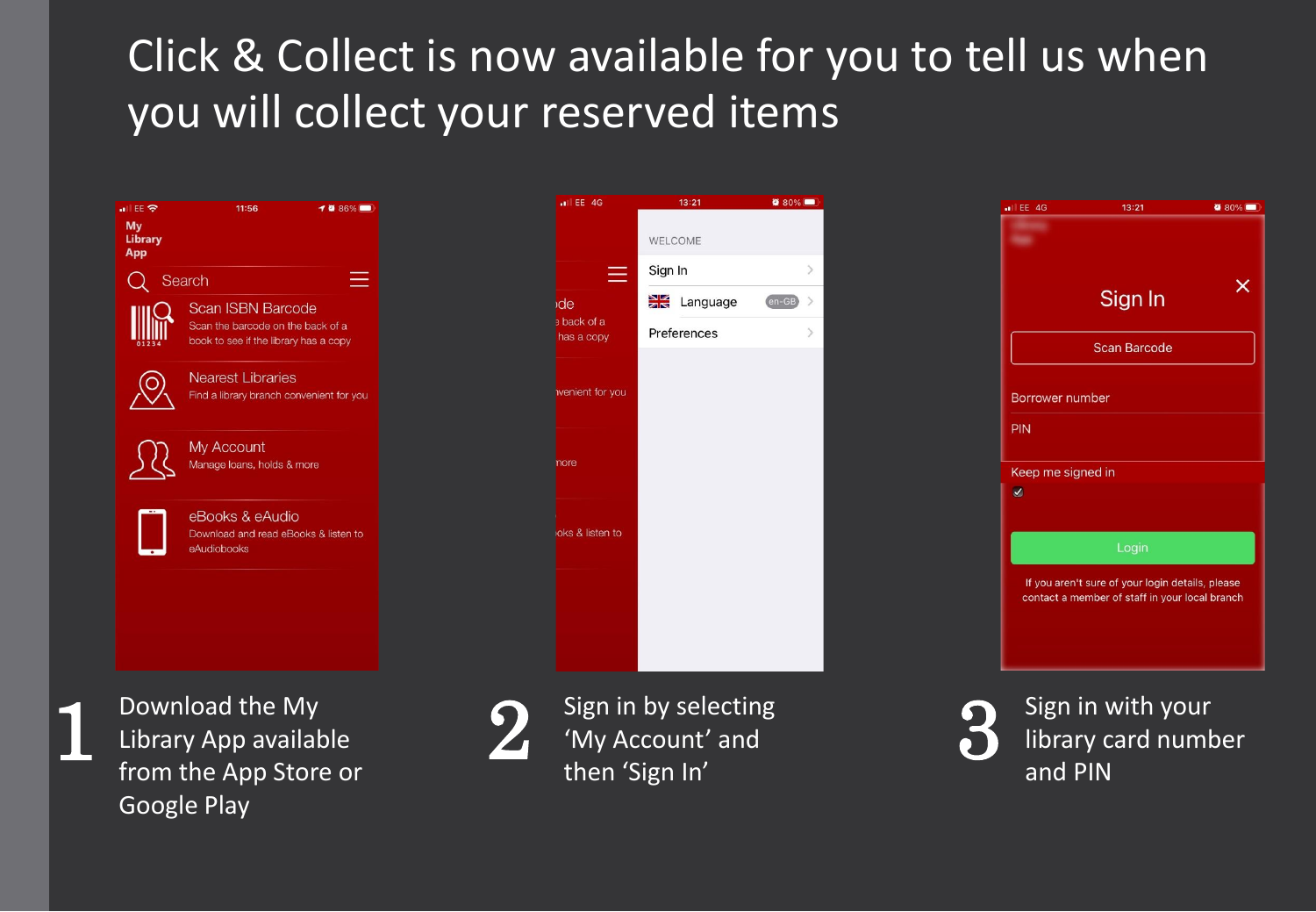



Account'. Account'.





 collect or not. 'Being To access Click & Click on Click on Click on Click on Click on Click on  $\bigotimes$  You will see a list of 4 Collect, click on 'My  $\bigotimes$  'Reservations'.  $\bigotimes$  You will see a list of 4 Your reservations and 4 Account'. Held' indicates an available reserve.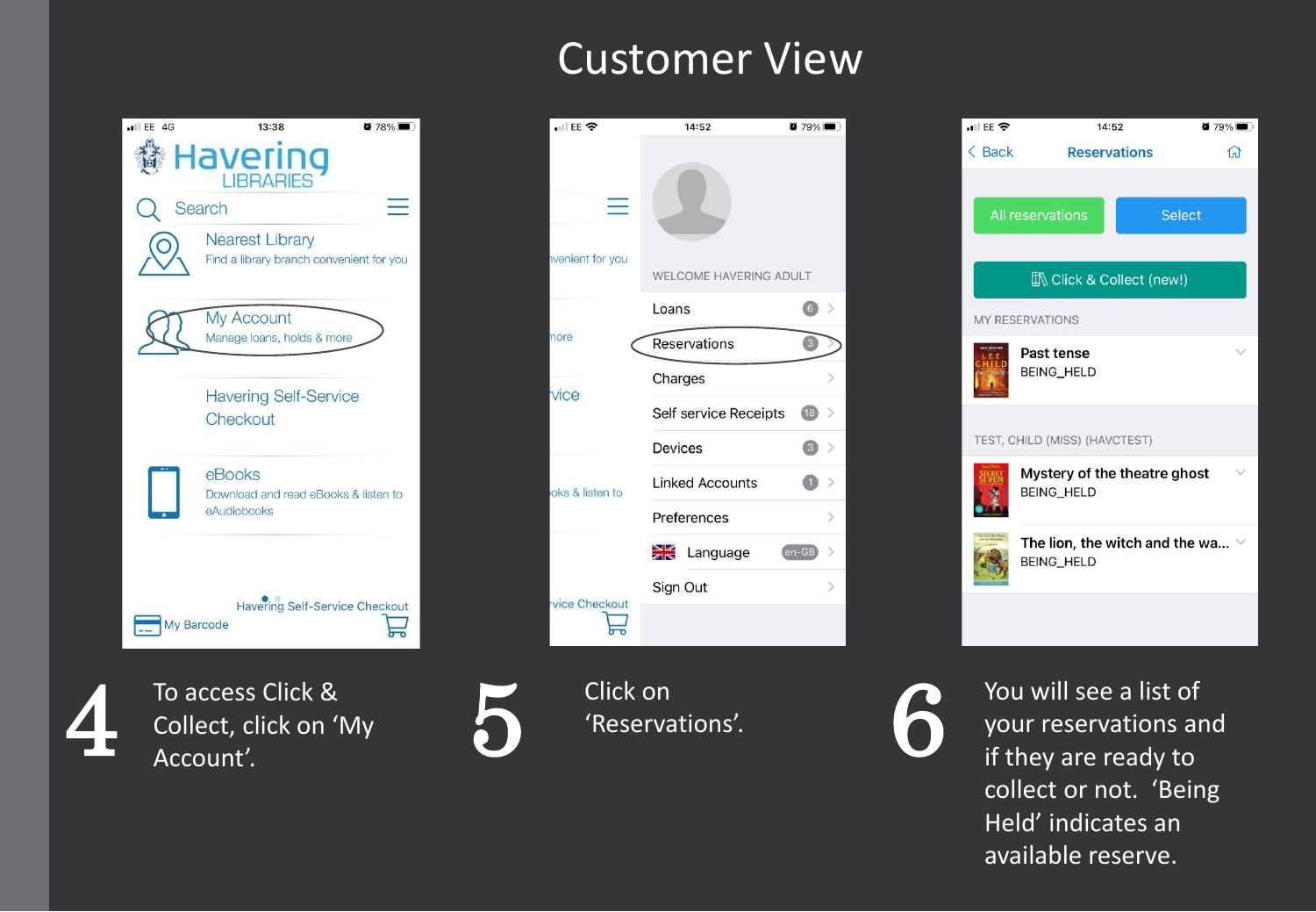![](_page_3_Picture_1.jpeg)

title. This tells you being held. The contract of the app. The contract of the app. The contract of the app. 7

![](_page_3_Picture_3.jpeg)

![](_page_3_Picture_4.jpeg)

your item/s, tap 'Click

![](_page_3_Picture_6.jpeg)

You can find out more  $\begin{array}{ccc} \bigcirc & \text{When you are ready} & \text{You can select which} \\ \text{information about the} & \bigcirc & \text{to come and collect} \end{array}$ You can find out more<br>information about the to come and collect esservation by tapping<br>the collect. You can also your item/s, tap 'Click<br>collect. You can also the arrow next to the view your children's view your children's view your children's view your children's view your children's view your children's view your children's view your children's view you reserved items if you where the book is have the accounts linked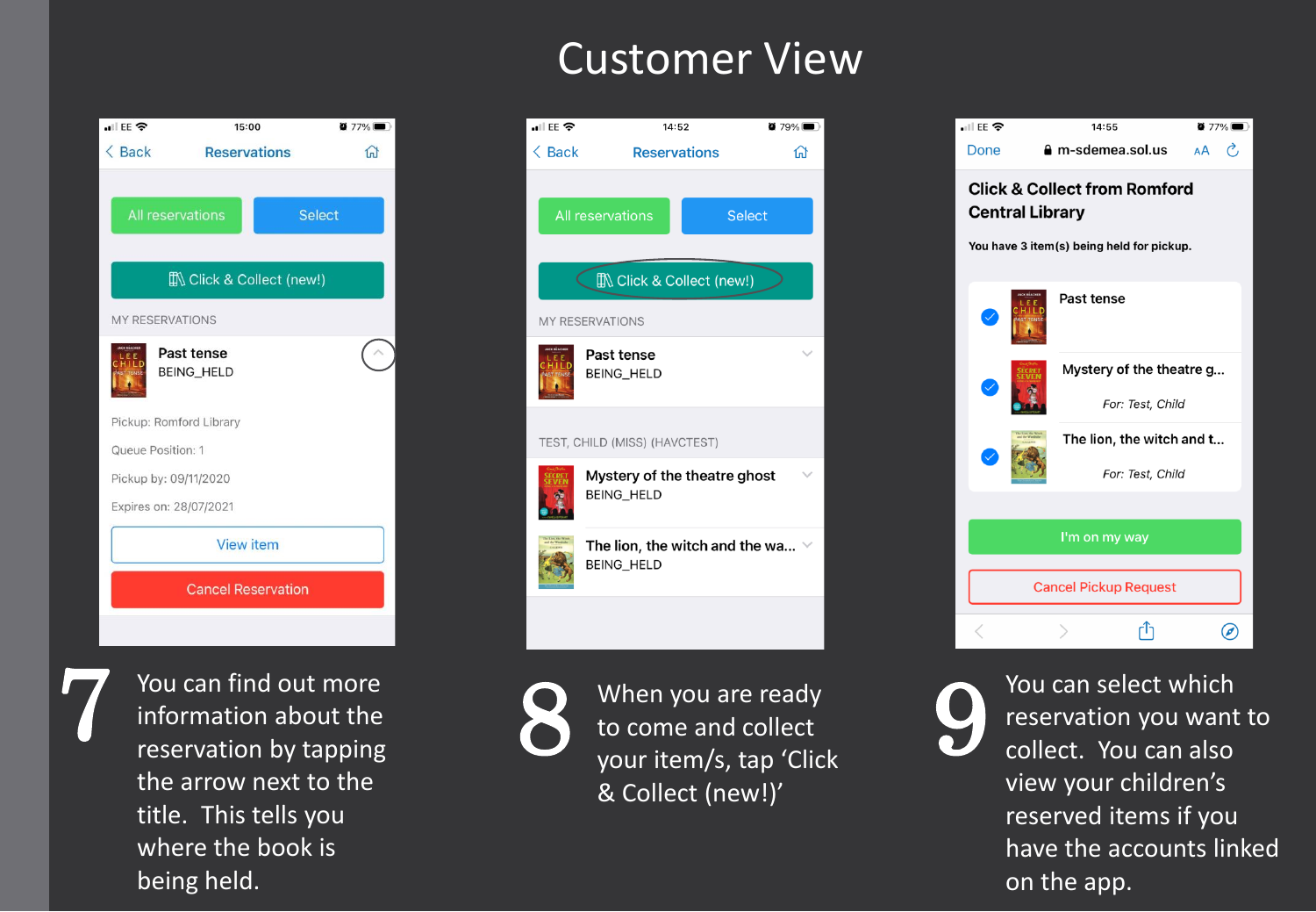![](_page_4_Figure_1.jpeg)

![](_page_4_Picture_2.jpeg)

![](_page_4_Picture_3.jpeg)

providing an ETA. The stap 'I'm Here!' The state of and will be advised You can give us an When you have You will receive a 7 indication of how far 8 arrived and are ready 9 arrived and are ready 19 away you are by away you are by to collect you item/s message from staff

![](_page_4_Picture_5.jpeg)

![](_page_4_Picture_6.jpeg)

where you can collect your item/s from.